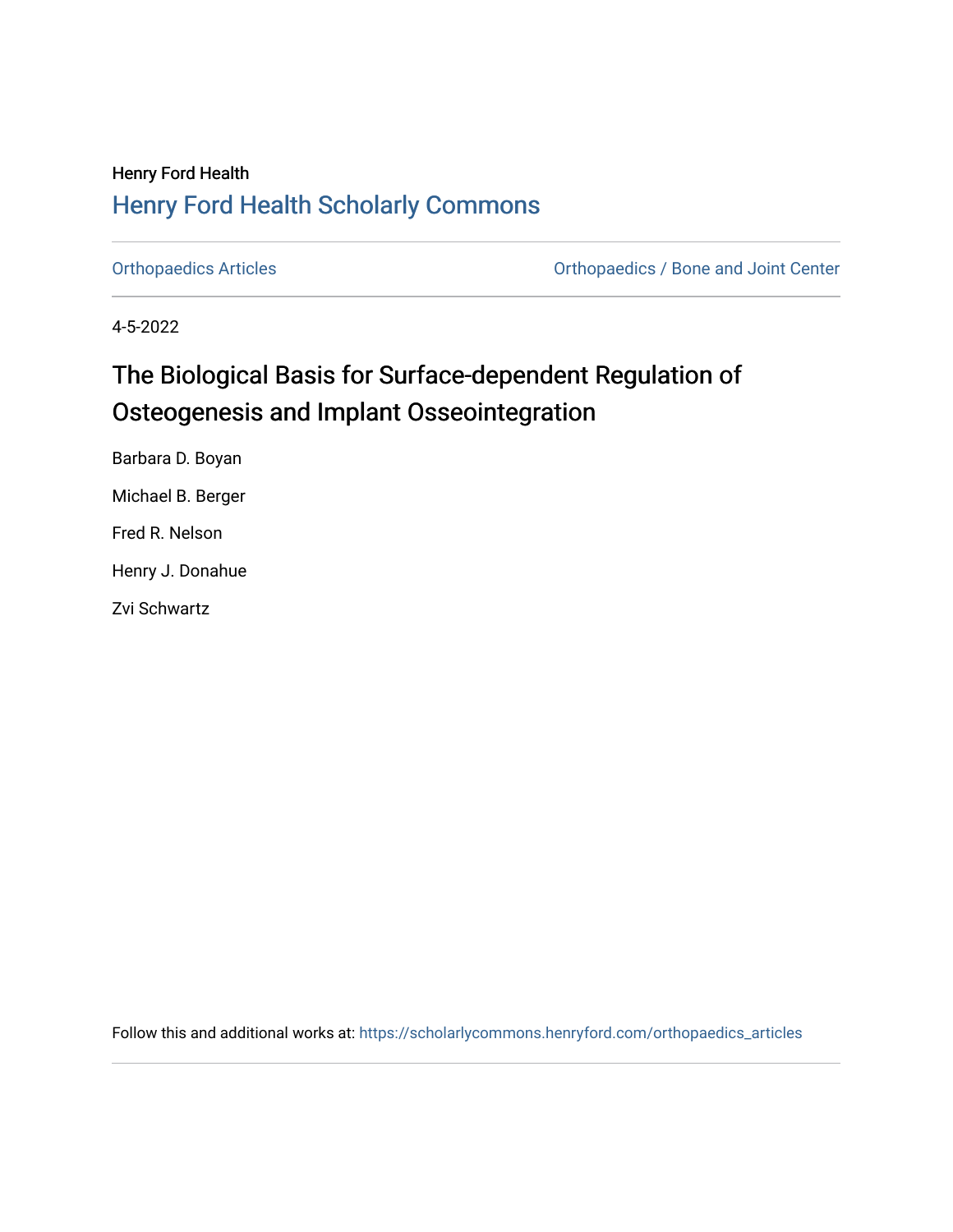# On the Horizon from the ORS

## The Biological Basis for Surface-dependent Regulation of Osteogenesis and Implant Osseointegration

Barbara D. Boyan, PhD Michael B. Berger, BS Fred R. Nelson, MD Henry J. Donahue, PhD Zvi Schwartz, DMD, PhD

From the Department of Biomedical Engineering, Virginia Commonwealth University, Richmond, VA (Boyan, Berger, Donahue, and Schwartz), the Wallace B. Coulter Department at Biomedical Engineering, Georgia Institute of Technology, Atlanta, GA (Boyan), the Department of Orthopaedics, Henry Ford Hospital, School of Medicine, Wayne State University, Detroit, MI (Nelson), and the Department of Periodontics, University of Texas Health Science Center at San Antonio, San Antonio, TX (Schwartz).

National Institutes of Health R01 AM 072500-20 (B.D.B.; Z.S.); AB Dental (Z.S.); Medtronic Spine (B.D.B.; Z.S.); Institut Straumann AG (B.D.B.; Z.S.); R01 AR068132-20 (H.J.D.); NASA grant 80NSSC18K1473 (H.J.D.); and National Space Biological Research Institute NSBRI/NASA MA02802 (H.J.D.).

Boyan or an immediate family member serves as a paid consultant to Medtronic Spine and serves as an unpaid consultant to Institut Straumann AG. Schwartz or an immediate family member serves as an unpaid consultant to AB Dental, and AB Dental, Institut Straumann AG, and Medtronic Spine have provided research disks as gifts in kind. None of the following authors or any immediate family member has received anything of value from or has stock or stock options held in a commercial company or institution related directly or indirectly to the subject of this article: Berger, Nelson, and Donahue.

J Am Acad Orthop Surg 2022;00:1-5

DOI: [10.5435/JAAOS-D-21-00523](http://dx.doi.org/10.5435/JAAOS-D-21-00523)

Copyright 2022 by the American Academy of Orthopaedic Surgeons.

## ABSTRACT

Bone marrow stromal cells are regulated by the chemical and physical features of a biomaterial surface. When grown on titanium (Ti) and Ti alloy surfaces, such as titanium-aluminum-vanadium, with specific topographies that mimic the microscale, mesoscale, and nanoscale features of an osteoclast resorption pit, they undergo a rapid change in cell shape to assume a columnar morphology typical of a secretory osteoblast. These cells exhibit markers associated with an osteoblast phenotype, including osteocalcin and osteopontin, and they secrete factors associated with osteogenesis, including bone morphogenetic protein 2, vascular endothelial growth factor, and neurotrophic semaphorins. The pathway involves a shift in integrin expression from  $\alpha$ 5 $\beta$ 1 to  $\alpha$ 2 $\beta$ 1 and signaling by Wnt5a rather than Wnt3a. Conditioned media from these cultures can stimulate vasculogenesis by human endothelial cells and osteoblastic differentiation of marrow stromal cells not grown on the biomimetic substrate, suggesting that the surface could promote osteogenesis in vivo through similar mechanisms. In vivo studies using a variety of animal models confirm that implants with biomimetic surfaces result in improved osseointegration compared with Ti implants with smooth surfaces, as do meta-analyses comparing clinical performance of implant surface topographies.

one-facing nonresorbable implant components capable of bone ingrowth provide implant stability through the formation of a mechanical interlock. Over two decades, refinements have focused on pore size, pore configuration, modulus of elasticity at the interface with the bone, and degree of micromotion during initial bone ingrowth.<sup>1</sup> The advent of spine interbody fusion devices opened the door to examine the possibility that modifications to the surface at the microscale would improve bone formation and osseointegration of the implant. The dental implant industry provided a large literature on clinical success of a variety of surface designs, particularly on titanium implants.2,3 The preclinical information underlying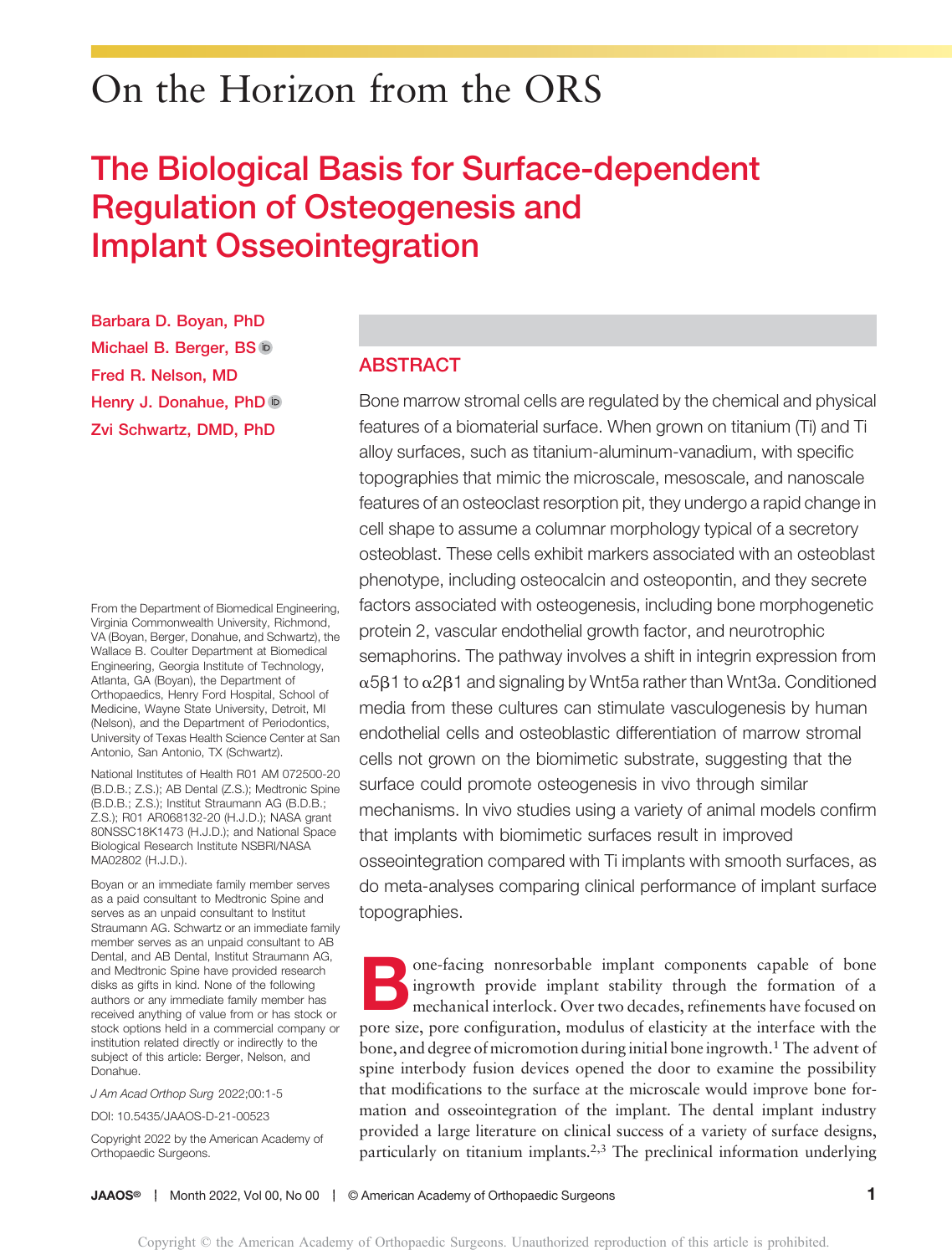the clinical studies indicated that surfaces that had a microstructure resembling an osteoclast resorption pit supported the more robust osteogenic response based on a number of outcomes, including osteoblast differentiation of bone marrow stromal cells (MSCs) and osteoprogenitor cells.4 These studies, discussed later, also examined the mechanisms involved in the osteogenic response, enabling the application of this literature to orthopaedic implants manufactured using titanium and its alloys.5,6

## Biology of Bone Healing and the Effect of Implant Surface Topography

Bone must be able to respond to a variety of loading conditions, requiring it to be metabolically active, continuously remodeling in response to mechanical stimulation, systemic factors such as hormones, and local factors produced by cells present within the tissue. Bone tissue consists of a mineralized type I collagen matrix; osteoblast lineage cells that synthesize, calcify, and maintain the matrix; osteoclasts that resorb the matrix and prepare it for subsequent rounds of formation; and osteocytes, the most abundant bone cell, that coordinate the activity of osteoblasts and osteoclasts and may also resorb the bone matrix.<sup>7</sup> Bone tissue also contains a complex vascular network together with its associated nerves and immune lineage cells, including monocytes, macrophages, and lymphocytes.<sup>8,9</sup>

When an implant is placed in the bone, fluid at the surgical site adsorbs onto the surface. The affinity for and conformation of proteins on the surface are determined by its physical and chemical properties. One of the constituents in the wound fluid, fibronectin, adsorbs onto the surface and provides binding sites for the alpha 5 beta 1  $(\alpha 5\beta 1)$  integrins present in MSCs. The clot that forms between the bone bed and the implant surface also contains a complex fibrillar network that enables MSCs to migrate to the site.<sup>10</sup> Monocytes and macrophages are also present at the site, and recent studies indicate that Ti substrates that have a complex microscale topography similar to an osteoclast resorption pit and have a hydrophilic surface chemistry support the prohealing macrophage M2 phenotype rather than the proinflammatory  $M1$  phenotype.<sup>9,11</sup> The MSCs produce factors that modulate the response of immune cells within the environment, and the immune cells produce factors that recruit additional MSCs and immune cells.12,13

These surface properties also support osteoblastic differentiation of MSCs. When grown on such a surface,

MSCs undergo a change in cell polarity, assuming a columnar morphology rather than being flattened and spread.<sup>14</sup> Their integrin profile changes from predominantly  $\alpha$ 5 $\beta$ 1 to  $\alpha$ 2 $\beta$ 1 and  $\alpha$ 1 $\beta$ 1, which bind RGD and GFOGR motifs in type 1 collagen.10,15 In addition, they express markers associated with an osteoblast phenotype, including osteocalcin and osteopontin, and factors associated with modulation of osteoclast activity such as osteoprotegerin, which is a decoy receptor for RANK ligand, and transforming growth factor beta 1.16,17 These changes occur rapidly and do not require the addition of any osteogenic media implants, such as dexamethasone or beta-glycerol phosphate.18 The MSCs also express factors associated with vasculogenesis, such as vascular endothelial growth factor-165 and fibroblast growth factor-2, and factors associated with neurogenesis, such as semaphorins 3A, 3C, and 4A.13,19

Analysis of Ti, titanium-zirconium, and titaniumaluminum-vanadium (Ti6Al4V) surfaces that have been generated using various grit blasting/acid etching methods shows that osteoblastic differentiation of MSCs and osteoprogenitor cells is favored by topographies that mimic osteoclast resorption pits created during normal bone remodeling<sup>5,6</sup> (Figure 1). The osteoclast resorption pit has an average width of 30 to 100  $\mu$ m, an average depth of 8  $\mu$ m, and a nanotextured surface averaging 60 nm. Moreover, the pits are not isolated on the surface but are linked to each other by a scalloped border, created as the osteoclast migrates across the bone surface.20

The most effective biomimetic surfaces have irregular closely spaced microscale pits overlaid with microscale, mesoscale, and nanoscale textures that are shaped like

### Figure 1



Photograph showing an osteoclast resorbing a bone surface and leaving the organic matrix exposed. Image courtesy of Prof Tim Arnett, University College London.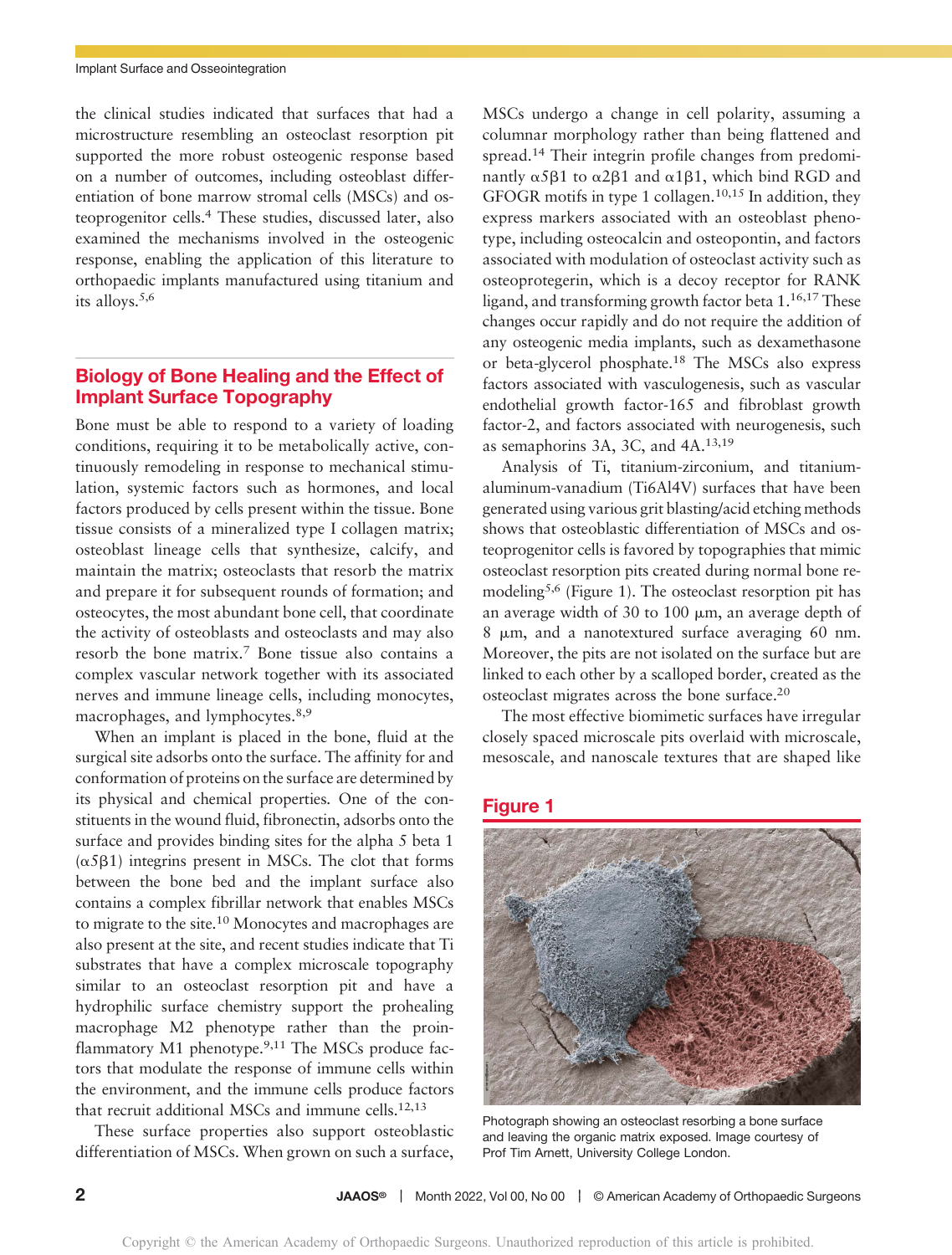pointed isosceles triangles,<sup>5</sup> reminiscent of osteoclasts' resorption pits with the mesoscale and nanoscale structures on the resorption pit surface. When MSCs and osteoprogenitor cells are cultured on these surfaces, they produce high levels of BMP221 and express receptors for BMP2, indicating that they are inducing the osteoblast phenotype using autocrine and paracrine mechanisms.22 This hypothesis is supported by the observation that addition of anti-BMP2<sup>22</sup> antibodies to the cultures blocks the effect of the surface on osteoblast differentiation. In addition, they produce  $Wnt11<sub>1</sub><sup>23</sup>$  causing a shift from producing Wnt3a to Wnt5a (Figure 2).

Recent work has shown that semaphorins are also involved in mediating the effects of surface topography on osteoblastic differentiation of MSCs. Semaphorin 3A (sema3A) can work independently of Wnt3a, Wnt5a, and BMP2 to enhance osteoblast differentiation, with activation of sema3A occurring alongside of Wnt5A.<sup>19</sup> Addition of antisema3A antibodies to cultures of MSCs grown on microtextured Ti substrates blocks the effect of the surface on osteoblastic differentiation of MSCs, indicating the important role that these factors play in the process.

These results also imply that factors produced by MSCs on the surface could regulate the osteoblast differentiation of MSCs and osteoprogenitor cells not on the surface, and this is exactly what coculture studies show to be the case.<sup>22</sup> Addition of anti-BMP2 antibodies to MSC cultures blocks the stimulatory effect of the conditioned media on osteoblastic differentiation of MSCs not on the biomimetic surface. As noted above, growth on an osteoclast resorption pit biomimetic surface modulates factors produced by MSCs that regulate inflammation, vasculogenesis, bone remodeling, and neurogenesis.<sup>24,25</sup> This suggests that they might generate an osteoinductive milieu around the implant surface in vivo.

Barbara D. Boyan, PhD, et al

## Effect of Surface Topography on Osteogenesis In Vivo

Cell culture provides a method for understanding the mechanisms involved in the response of cells and tissues to surface topography, but it does not provide definitive evidence that this affects osseointegration in vitro. Metaanalyses of clinical outcomes using various Ti dental implant topographies showed a strong correlation between clinical success and the expression of osteocalcin by cells grown on identical surfaces in vitro.<sup>2,3</sup> To begin to assess whether the implant surface design could affect osseointegration in the skeletal bone, we have conducted a number of studies including the use of gritblasted Ti6Al4V pedicle screws in sheep spine, gritblasted/acid-etched Ti and Ti6Al4V screws in rat and rabbit femurs, and grit-blasted/acid-etched Ti screws in osteoporotic rat femoral bone.26-28 Animal models have also been used to assess the effectiveness of Ti implants with hydrophilic, microtextured surfaces in diseases, such

## Figure 2



Diagram showing mechanisms involved in the regulation of osteoblastic differentiation of bone marrow stromal cells (MSCs) on microstructured Ti-based implant surfaces. MSCs migrate to the implant environment and attach by  $\alpha$ 5 $\beta$ 1 integrin binding to fibronectin. MSCs begin to sense the implant architecture shifting from production of  $\alpha$ 2 $\beta$ 1 integrin binding to collagen type 1 and upregulate noncanonical Wnt11 (left panel). Wnt11 acts internally and externally of the cell to increase the number of preosteoblasts in the implant environment. This method is achieved by increasing production Wnt5a and RUNX2 transcription in the nucleus (middle panel). These preosteoblasts mature into osteoblasts that produce robust concentrations of bone morphogenetic proteins 2 and 4, osteoprotegerin (OPG), and vascular endothelial growth factor (VEGF) necessary for bone apposition and mineralization (right panel).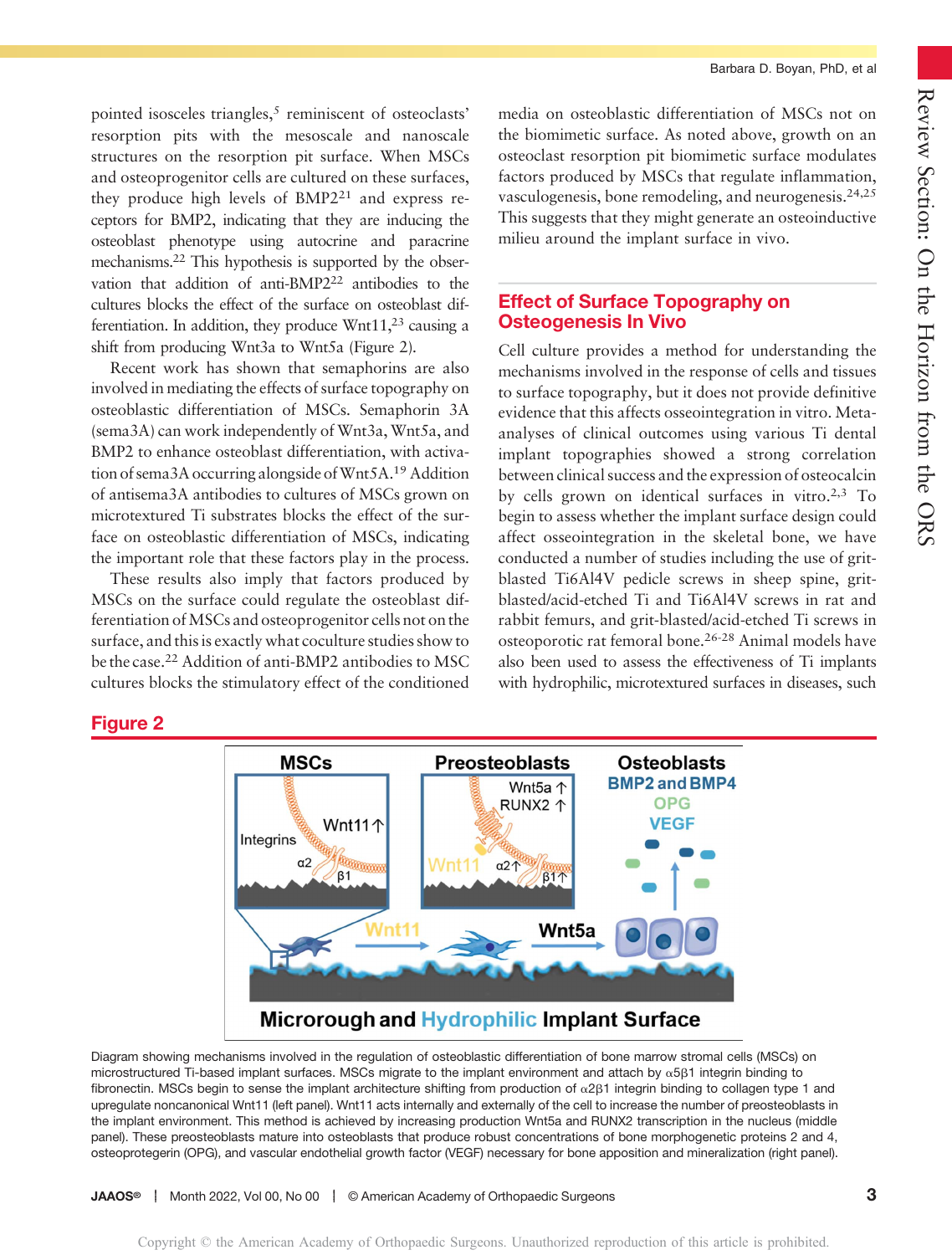as diabetes and osteoporosis, which compromise healing and bone quality.<sup>27</sup> These studies provided direct correlation between in vitro and in vivo outcomes and confirm the value of the biomimetic topography. We have also investigated the effectiveness of grit-blasted/acid-etched surfaces on three-dimensional printed Ti6Al4V devices in regenerating the alveolar bone sufficiently to support reconstruction of the mandible in humans and once again confirmed the importance of this biomimetic principle in achieving stable osseointegration.26

## Role of Nanotextures in the Regulation of **Osteogenesis**

Most studies examining the role of surface topography in osteoblast differentiation have used polymeric constructs on tissue culture polystyrene surfaces to tease out the various contributions of stiffness and shape.15,29 These studies have relied on the use of osteogenic culture media, which are high in  $Ca++$  and have additives such as dexamethasone, which simulates alkaline phosphatase activity, together with a phosphate source such as beta-glycerol phosphate. Even with these additives, the MSCs or osteoprogenitor cells must form multicellular nodules before they begin to express an osteoblast phenotype, and the mineral that they deposit is due, at least in part, to the high calcium phosphate ion product that is generated by the action of alkaline phosphatase.<sup>18</sup> Numerous studies have shown that these effects are mediated by Wnt3a signaling. By contrast, when cells are cultured on osteoclast resorption pit biomimetic Ti surfaces, they shift from Wnt3a to Wnt5a signaling while still in monolayer.<sup>14,19,23</sup> This shift requires  $\alpha$ 2 $\beta$ 1 integrin signaling and is accompanied by a change in cell shape. Certainly, the polymer models provide valuable insights into MSC regulation, but without the microscale surface topography to underlie the nanofeatures, the results must be viewed with caution.

A wide variety of nanomodifications have been applied to implant surfaces to improve clinical outcomes. Some of these modifications are applied to machined surfaces, and their effectiveness in vitro is assessed using osteogenic media and only limited assessment of outcome measures.<sup>30</sup> Even when nanofeatures are generated on microstructured topographies resembling an osteoclast resorption pit, the specific shapes, sizes, and crystallinities of the nanostructures result in very different outcomes.5,6,31 Although some of these do support osteoblastic differentiation of MSCs to some extent, the full panoply of outcomes is observed in only a limited subset of modifications.<sup>31</sup>

We have demonstrated that specific nanoscale topographies activate preosteoblastic cell differentiation<sup>32</sup> through a mechanism involving integrin-mediated focal adhesion kinase.33 In addition, these biomimetic nanotopographies enhance bone graft osteointegration.34 More recently, we have demonstrated that hydroxyapatite particle density regulates preosteoblastic cell differentiation.35,36 Importantly, when specific nanofeatures are applied to microtextured Ti6Al4V surfaces with a biomimetic osteoclast resorption pit topography, MSCs and preosteoblasts display the full panoply of characteristics associated with well-differentiated osteoblasts and produce factors that support osteogenesis, vasculogenesis, neurogenesis, and prohealing immune response.<sup>11,21</sup>

Taken together, these studies suggest that specific nanofeatures, as well as their density and the underlying substrate topography, may positively affect osteointegration. Investigators have taken advantage of this observation by applying nanofeatures, such as Ti nanotubes or hydroxyapatite crystals, to the surface of polymeric materials, such as polyether-ether-ketone, to render them more osteogenic.37-39 However, the underlying material lacks the microtopography that recapitulates the biomimetic topography that favors osteogenesis. Thus, even with bone ingrowth from the bone bed by creeping substitution, the interface with the implant is not bone outgrowth but fibrous connective tissue.<sup>40</sup>

## **Summary**

Collectively, there is strong preclinical and clinical success supporting the use of implants that possess biomimetic surface topography. Using these surfaces, we have been able to elucidate the behavior of cells as they sense and respond to materials. Understanding these mechanisms is key to predict how the next generation of orthopaedic implants will need to be designed to improve implant longevity, reduce healing time, and reduce biofilm formation.

## References

References printed in bold type are those published within the past 5 years.

1. Spector M: Historical review of porous-coated implants. J Arthroplasty 1987;2:163-177.

2. Buser D, Janner SFM, Wittneben J, Brägger U, Ramseier CA, Salvi GE: 10-Year survival and success rates of 511 titanium implants with a sandblasted and acid-etched surface: A retrospective study in 303 partially edentulous patients. Clin Oral Implants Res 2012;26:1121-1128.